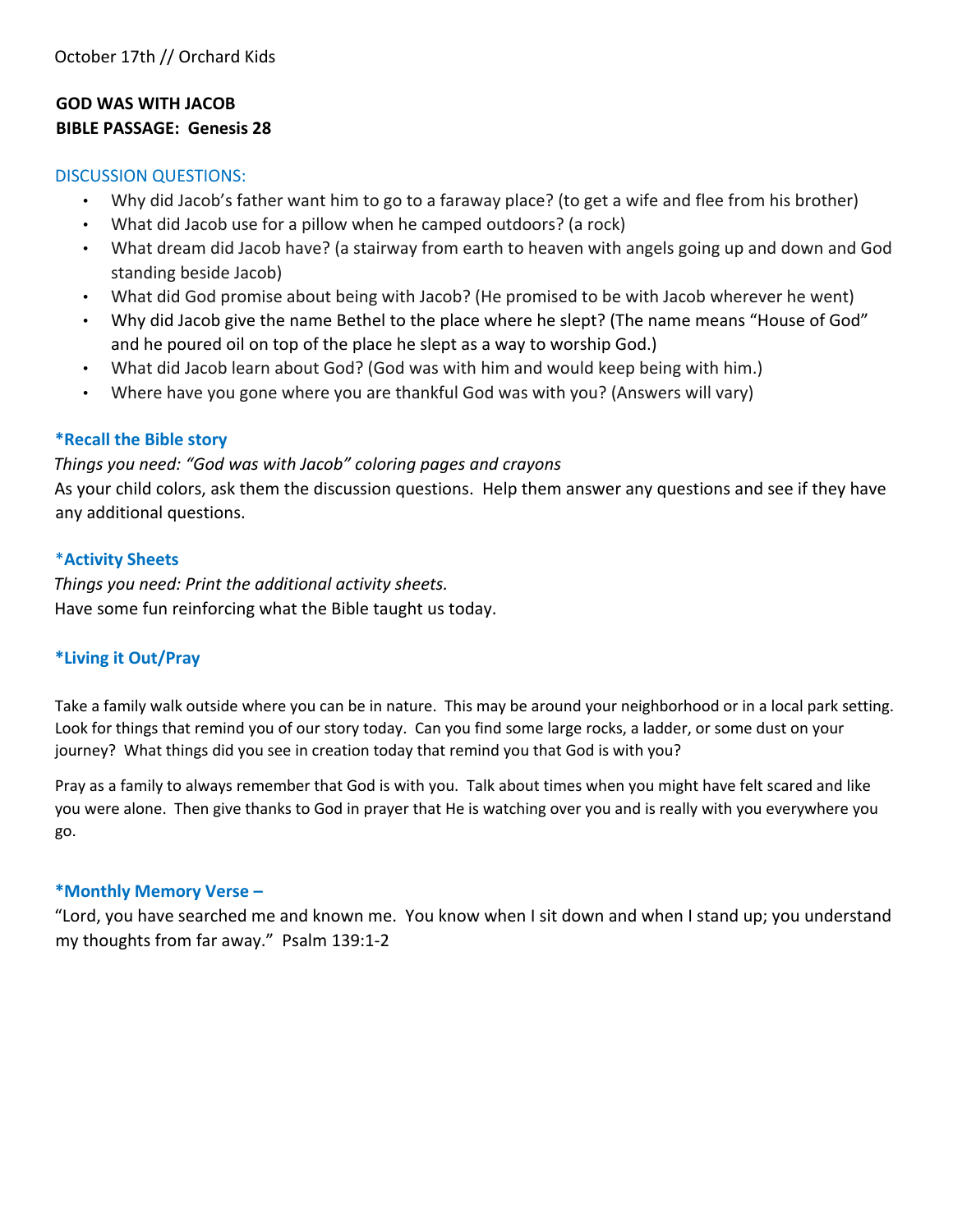

© 2021 Lifeway. This item may be reproduced.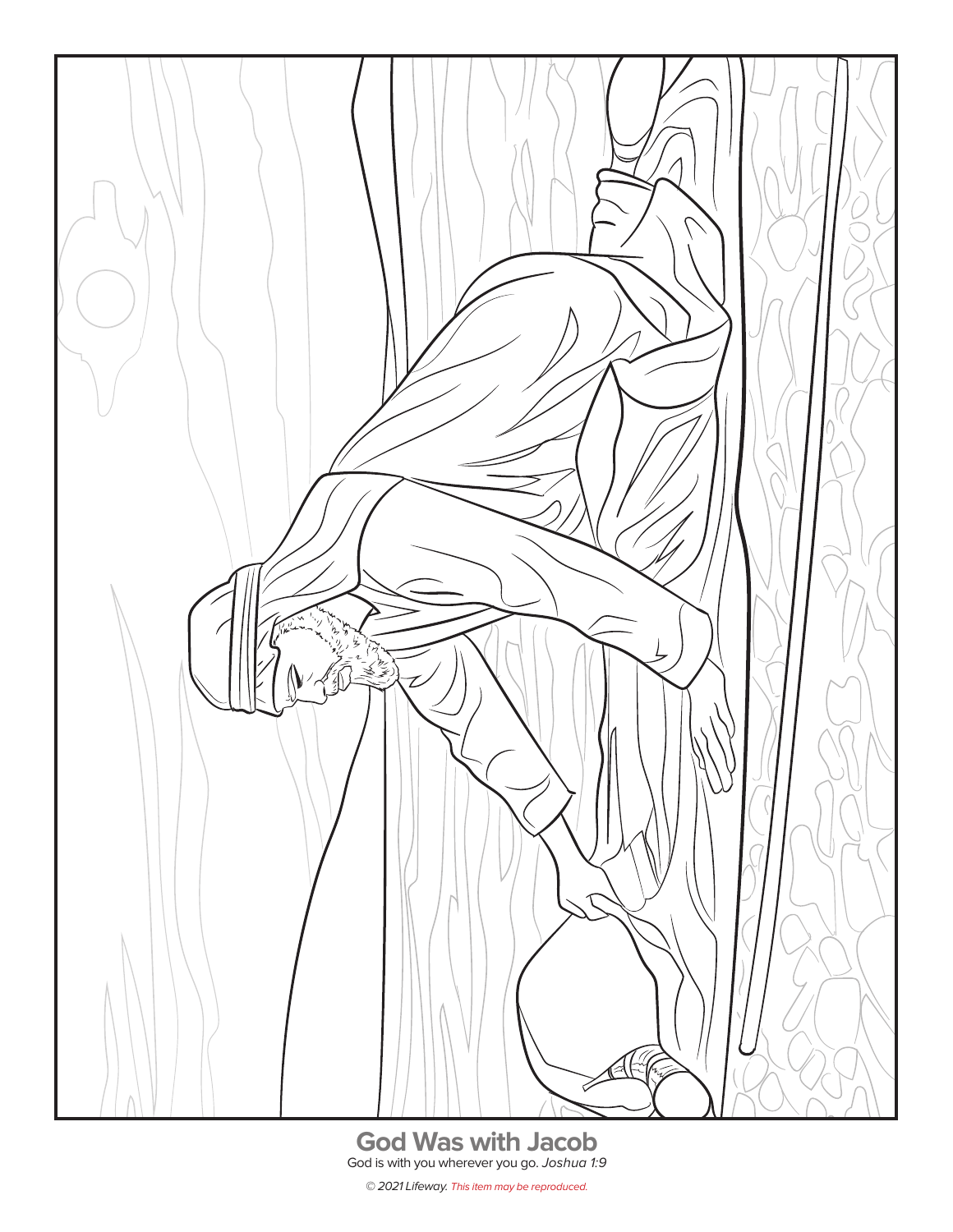# **Stairway to Heaven**

"I am the LORD, the God of your father Abraham and the<br>God of Isaac. I will give you and your descendants the land<br>on which you are lying. Genesis 28:13b (NIV) The puzzle is based on Genesis 28:10-19



|    |   |    |  |  |  | I G E X J C U U O J G M Q O T |  |  |    |
|----|---|----|--|--|--|-------------------------------|--|--|----|
|    |   |    |  |  |  | WABKJFQWZWAIWDG               |  |  |    |
|    |   |    |  |  |  | Z X C B P D M E D E Y C G W E |  |  |    |
|    |   |    |  |  |  | N X B A N G E L S R L O O J C |  |  |    |
|    |   |    |  |  |  | H O G Y H W Q U H G E N I B H |  |  |    |
|    |   |    |  |  |  | X L O R D M O P F Y J A A V L |  |  |    |
|    |   |    |  |  |  | P H E R H H W Y A K H D M M A |  |  |    |
|    |   |    |  |  |  | A W O K E E L W D G A S C F N |  |  |    |
|    |   |    |  |  |  | J E F X H E R B P E N L Q H   |  |  | Ð  |
|    |   |    |  |  |  | GAWWDIGIHZNEFI                |  |  | н  |
|    |   |    |  |  |  | ORNEAPIKGOREDP                |  |  | E  |
| 1  | т | L. |  |  |  | T Z P V G V Z Z P E N         |  |  | A  |
|    |   |    |  |  |  | T H S H A F E A F O U R O S   |  |  | v  |
| K. |   |    |  |  |  | H H U R C E T P H P T Y V     |  |  | E  |
| н  |   |    |  |  |  | P X B K F R E C L S W W T     |  |  | 'N |

| GIVE         | ANGELS | DREAM        | STAIRWAY      | LORD        |
|--------------|--------|--------------|---------------|-------------|
| <b>STONE</b> | LAND   | EARTH        | <b>HEAVEN</b> | <b>HEAD</b> |
| SLEEP        | HOUSE  | <b>JACOB</b> | AWOKE         | <b>GATE</b> |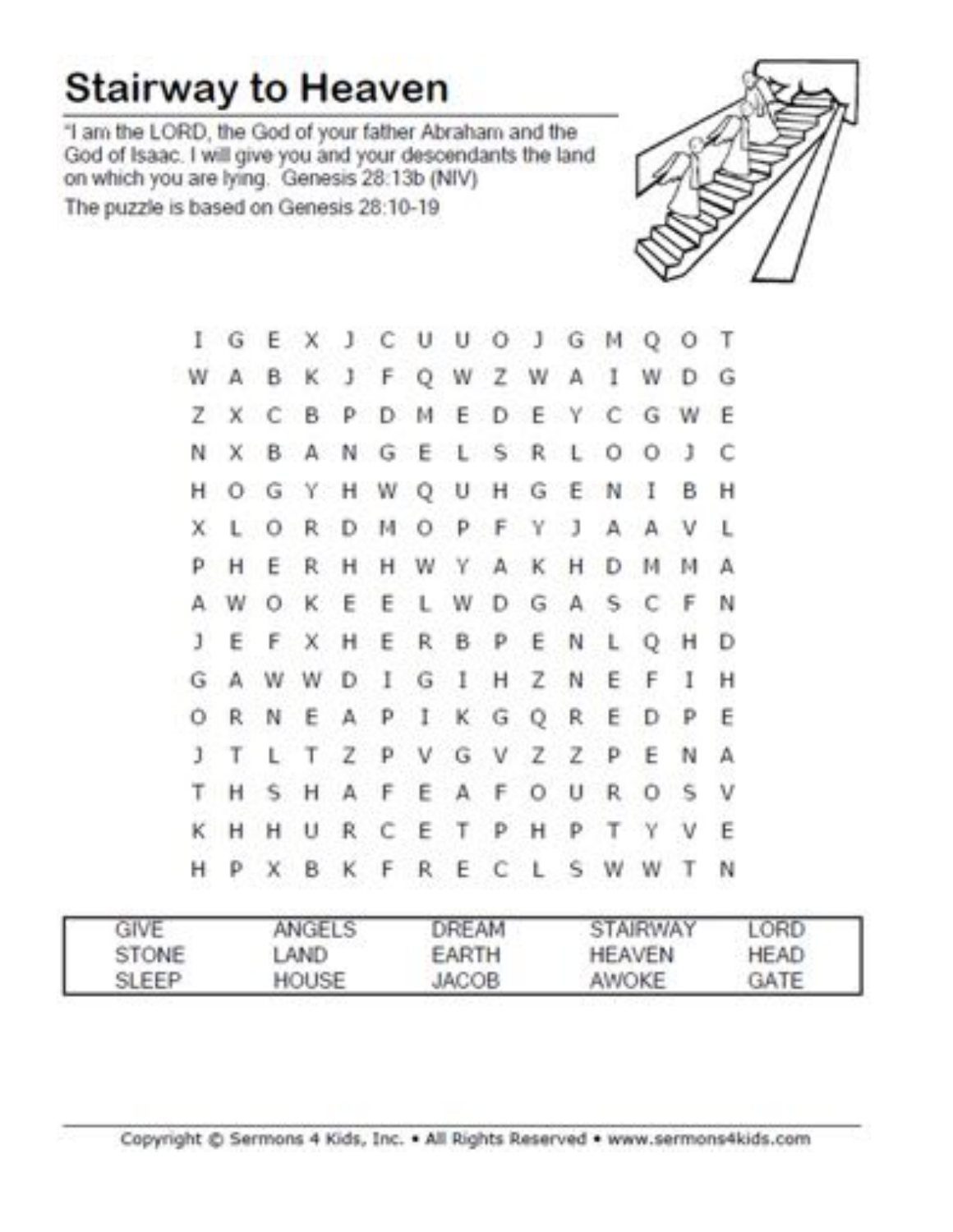## **Stairway to Heaven**

"I am the LORD, the God of your father Abraham and the God of Isaac. I will give you and your descendants the land on which you are lying. Genesis 28:13b (NIV)

Each number represents a letter of the alphabet. Substitute the correct letter for the numbers to reveal the coded words.

|  |  | PRUEHTBNMLXFKOQYDZCVWJSAIG                                           |  |  |  |  |  |  |  |  |  |  |  |
|--|--|----------------------------------------------------------------------|--|--|--|--|--|--|--|--|--|--|--|
|  |  | 1 2 3 4 5 6 7 8 9 10 11 12 13 14 15 16 17 18 19 20 21 22 23 24 25 26 |  |  |  |  |  |  |  |  |  |  |  |

| 1. 23-6-14-8-4                                                                                                                               |
|----------------------------------------------------------------------------------------------------------------------------------------------|
| $2.5 - 4 - 24 - 17$<br><u> Louis Communication (Communication Communication Communication Communication Communication Communication (Com</u> |
| $3.23 - 10 - 4 - 4 - 1$                                                                                                                      |
| 4. 17-2-4-24-9                                                                                                                               |
| 5. 23-6-24-25-2-21-24-16                                                                                                                     |
| $6.5 - 4 - 24 - 20 - 4 - 8$                                                                                                                  |
| 7. 24-8-26-4-10-23                                                                                                                           |
| 8. 1-2-14-9-25-23-4                                                                                                                          |

| JREAM   | SLEEP  | <b>STAIRWAY</b> | STONE       |
|---------|--------|-----------------|-------------|
| PROMISE | HEAVEN | ANGELS          | <b>HEAD</b> |

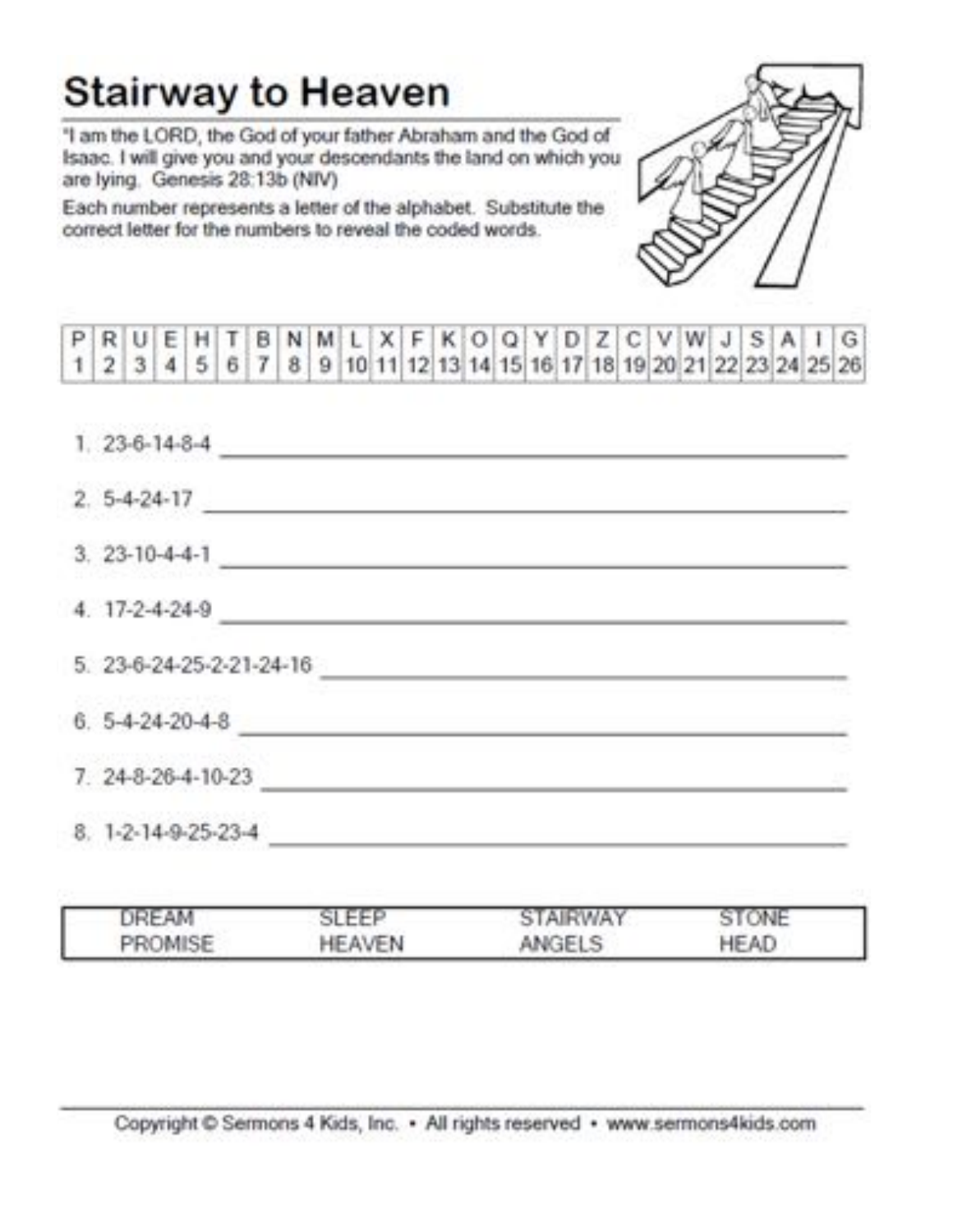# **Stairway to Heaven**

"I am the LORD, the God of your father Abraham and the God of Isaac. I will give you and your descendants the land on which you are lying." Genesis 28:13b (NIV)

Puzzle is based on Genesis 28:1-19





## **ACROSS**

- 2. The time of darkness from sundown to sunrise
- 6. A series of steps going up and down
- 7. To tell someone that you will definitely do something
- 8. Spiritual beings that serve as messengers of God

### **DOWN**

- 1. To rest your mind and body by closing your eyes
- 3. The place where God is
- 4. The son of Isaac and brother of Esau
- 5. Images that appear in your mind while you are asleep

| <b>HEAVEN</b> | <b>JACOB</b> | SLEEP<br>ч. | DREAM   |
|---------------|--------------|-------------|---------|
| STAIRWAY      | <b>NIGHT</b> | ANGELS      | PROMISE |